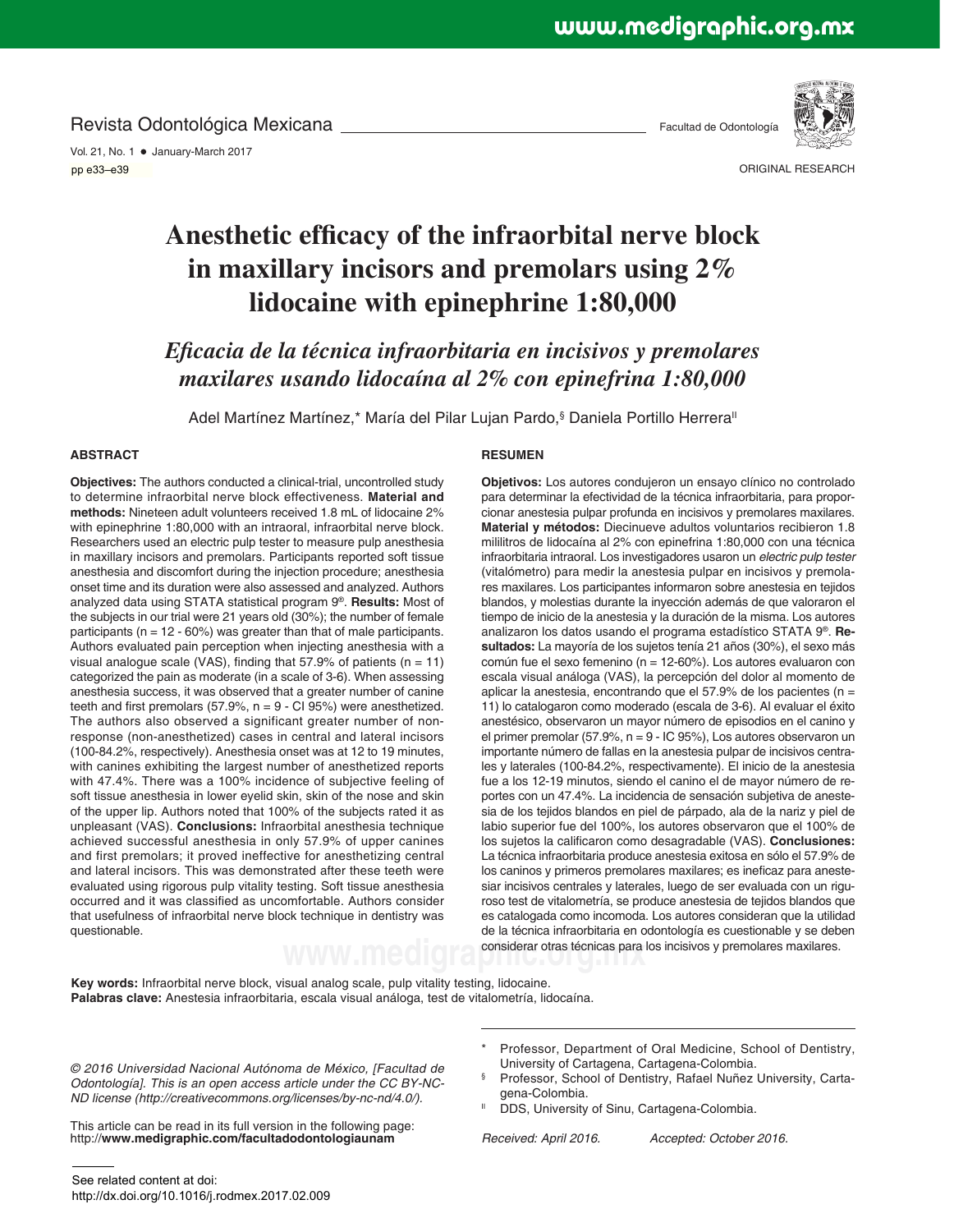# **INTRODUCTION**

Many authors have reported and described that intraoral infraorbital nerve block is effective to provide deep anesthesia in upper front incisors and premolars.<sup>1</sup> However, several clinical trials conducted to assess effectiveness of intraoral infraorbital nerve block, showed that the rate of anesthetic success in central and lateral incisors was between 15 and 30%, moreover, 100% anesthesia was not fully achieved in upper canines and premolars. Martínez MAA,<sup>2</sup> Reed KL et al, $3$  Gaudy JF $4$  described the anatomical distribution and coverage of the infraorbital nerve, considering it responsible for the innervation of the soft tissue, skin, lips and lower eyelid, it does not innervate maxillary incisors and premolars, which are innervated by the anterior-superior alveolar nerve and uppermedial nerve respectively. Heasman PA<sup>5</sup> reported that the origin of the upper-anterior alveolar nerve is located at a distance from infraorbital foramen, which is greater than 5 mm in 70% of specimens and greater than 20 mm in 20%. In conclusion, it can be said that the intraoral infraorbital nerve block will rarely allow diffusion of anesthetic solution to the upper-anterior alveolar nerve; therefore, anesthetic success is not guaranteed. Berberich G et al<sup>6</sup> evaluated in 40 subjects the effectiveness of intraoral infraorbital nerve block, by comparing 2% lidocaine with 1:100,000 and 1:50,000 epinephrine with 3% mepivacaine. The research team reported that anesthesia obtained with intraoral infraorbital nerve block technique was ineffective in providing deep pulpal anesthesia in central and lateral incisors, and first molars. Success rate of anesthesia of the canines and first and second premolar ranged between 75 to 92%, when using 2% lidocaine with 1:100,000 and 1:50,000 epinephrine. Karkut B et al<sup>7</sup> conducted a study in 40 adults to compare effectiveness of extra oral infraorbital nerve block technique and intraoral approach using 2% lidocaine with 1:100,000 epinephrine. They found that both extraoral and intraoral nerve blocks were ineffective in providing deep pulpal anesthesia in central incisors, recording only 15% of successful events; in the lateral incisors anesthesia was successful in 22% of cases, while success rate in canines was 92%; in premolars success rate was 80-90% in the first and second premolars. No statistical differences were observed between extraoral and intraoral nerve blocks. Mason et al<sup>8</sup> evaluated the anesthetic efficacy of Lidocaine 2% with  $1:100,000$  and  $1:50,000$  epinephrine in infiltration process of maxillary lateral incisors and in first molars, using an electric pulp tester. They found that when the concentration of epinephrine was increased to

1:80,000, duration of anesthesia for the lateral incisor pulp equally increased. Authors concluded that this effect was not similar in cases of intraoral, infraorbital nerve block.

Katz et al<sup>9</sup> evaluated the anesthetic efficacy of Lidocaine 2% with 1:100,000 epinephrine, prilocaine 4% with 1:200,000 epinephrine and 4% prilocaine in infiltration of the maxillary lateral incisor and the first molar, using an electric pulp tester. Sixty subjects received  $1.8 \text{ cm}^3$  of each anesthetic solution. There were no statistically significant differences observed either in anesthetic success or onset of pulpal anesthesia. None of the anesthetics provided one hour of pulpal anesthesia. Authors recommended infiltration of the maxillary incisors to achieve proper blocking of the anterior superior alveolar nerve branch.

The purpose of this clinical trial and uncontrolled study was to determine anesthetic success in maxillary incisors and premolars in the intraoral, infraorbital nerve block using 2% lidocaine with 1:100,000 epinephrine.

## **MATERIAL AND METHODS**

The authors conducted a clinical trial, uncontrolled study in which anesthetic success achieved with intraoral, infraorbital nerve block was determined in maxillary incisors and premolars. Nineteen adult volunteers received 1.8 mL of 2% lidocaine with 1:80,000 epinephrine using an intraoral, infraorbital block. All subjects were healthy and not consuming any medication that would have altered pain perception. Exclusion criteria were the following: patients under 18 and over 65 years of age, with a history of allergies to amide type anesthetics, patients with any kind of restorations in maxillary incisors and premolars or who showed inability to sign the informed consent form. This study was approved by the Committee of Ethics and Research of the University of Cartagena, and informed consent was obtained from each subject.

ful events; in the lateral epinephrine; this injection was administered by the<br>essful in 22% of cases. most experienced dental researcher\_following along Each subject received an intraoral, infraorbital block with 1.8 mL of 2% lidocaine with 1:80,000 most experienced dental researcher, following along the lines advocated by Malamed SF et al,<sup>1</sup> Martínez  $MAA<sup>2</sup>$  y Reed KL et al.<sup>3</sup> Previously, the researchers had conducted a pilot study in five subjects, in order to standardize the technique and methodology proposed in this study.

> Each subject randomly received the anesthetic technique, using for this purpose a randomization table made in MC Excel; authors used an electric pulp tester to measure pulp anesthesia in maxillary central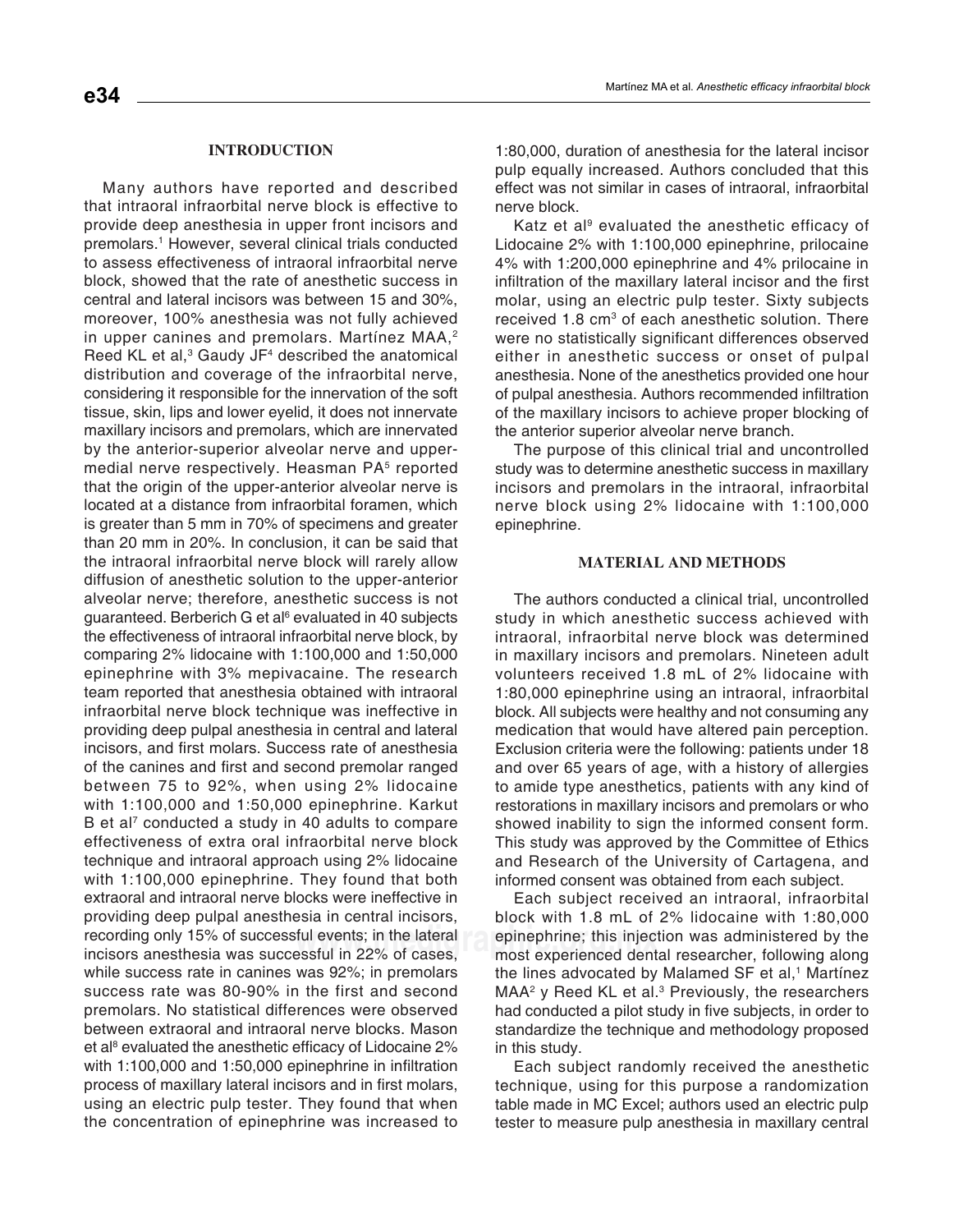incisors, lateral incisors, canines and premolars on the anesthetized side. The contralateral nonanesthetized maxillary canine was used as control in order to evaluate whether the electric pulp tester was performing properly and whether the patients responded appropriately to stimulation of the same tooth. Ninety-five teeth were evaluated and a total of 475 pulpal vitality tests were performed at a rate of 5 tests for each assessed tooth. Participants reported anesthesia in the lower eyelid skin, skin of the nose and skin of upper and lower lips; the degree of discomfort caused by the injecting procedure was also evaluated at the end of the study. Discomfort felt by participants during the injection procedure and time of anesthesia onset and duration therefore were also assessed.

Before the experiment, the anesthetic cartridge was masked, so that neither operator nor patient knew which anesthetic solution was being evaluated; thus, the experiment was blinded and protected. Anesthetic solutions used were manufactured under sterile conditions and according to highest quality standards by the company New Stetic® (2% lidocaine with 1:80,000 epinephrine; New Stetic Lab, Inc, Medellin, Colombia).

Before the intraoral infraorbital nerve block was applied, each subject was instructed on how to assess the rate of post-injection pain by using Parker's visual analog scale. Immediately after placement of the intraoral, infraorbital block, volunteers were asked about the perception of pain associated to the injection of each technique using Parker's visual analog scale which assesses absence of pain (0 mm), and the greatest pain the patient can feel (100 mm).

Pulp sensitivity was determined with an electric pulp tester (Analytic Technology, Redmond, WA, USA.). The electric pulp tester provides a digital readout from 0 to 80, which corresponds to a nonlinear voltage increase from 0 to the maximum in a 30 seconds average. Researchers performed pulp test, previous isolation of the area to assess was ensured using cotton rolls. This area was then dried with gauze, toothpaste was applied to the tip of the probe of the pulp tester and it was placed in the mid-medial zone between the gingival margin and the incisal edge of the teeth, starting at the maxillary central incisor, then the maxillary lateral incisor, the maxillary canine tooth, then the first premolar, and finally, the second premolar. Two minutes after anesthetic injection the first test was performed on all the teeth involved to evaluate pain perception, for the first 10 minutes, and then at 5 minutes intervals, completing 45 minutes of post injection testing. Before study initiation in

order to validate pulp tester readings, the maxillary canine located on the opposite side of the tooth being researched was evaluated, so that the patient had knowledge of how the stimulus was perceived when there was no anesthesia. At every fourth cycle, this control tooth was tested by a battery-free pulp tester in order to test the subject's reliability. When subjects responded positively to an inactivated pulp tester, they were considered unreliable and could not be used in the study. Each reading obtained from the electric pulp tester was noted and recorded by trained personnel who had no knowledge of the solution and type of blockage being used. Radiographic evaluation was not performed, for each tooth had a vitality test with the electric pulp tester.

I to the tip of the probe anatomical aspects and was placed before the laced in the mid-medial straighter integraphic. The infraorbital nerve block technique described by Malamed SF et al,<sup>1</sup> Martínez MAA<sup>2</sup> and Reed KL et al<sup>3</sup> was used in this study. The subject was placed in a supine position with the neck slightly extended. The lefthand index finger of the professional in charge of the application of the injection was placed in the infraorbital area where the nerve packet is located, which is 5 to 10 mm below the lower edge of the orbital cavity; its location was estimated by aligning an imaginary line from the supraorbital notch, the pupil (in a forward stare), the infraorbital notch, and the long axis of the maxillary second premolar. Researchers felt with the left index finger the infraorbital notch 5-10 mm below the orbital edge, following the traced imaginary line. After locating the position of the infraorbital notch and while applying gentle pressure keeping the index finger on the area, the researcher proceeded to identify the site of intraoral puncture; the left thumb was used to lift the upper lip and maintain the deep sulcus tissues stretched. With needle bevel facing bone, the needle was inserted in the mucobuccal fold over the mesial aspect of the maxillary second premolar, a 25-gauge 11/2 inch needle was used (24 mm long with 0.40 mm of diameter), which was introduced into the previously identified zone or area of the infraorbital notch and parallel to the long axis of the upper second premolar. The needle was advanced slowly into the referenced infraorbital notch. Before injecting the anesthetic, blood aspiration was performed; the anesthetic solution was deposited at a rate of 1.8 milliliters of Lidocaine 2% with epinephrine 1:80,000 in a period of 2 minutes. The left index finger was used to gently massage the external area of injection for 30 seconds after injection. Two minutes after anesthetic injection, the first pulp test was performed in the maxillary central and lateral incisors. At 4 minutes after the injection, the pulp test was conducted in the upper canine tooth and the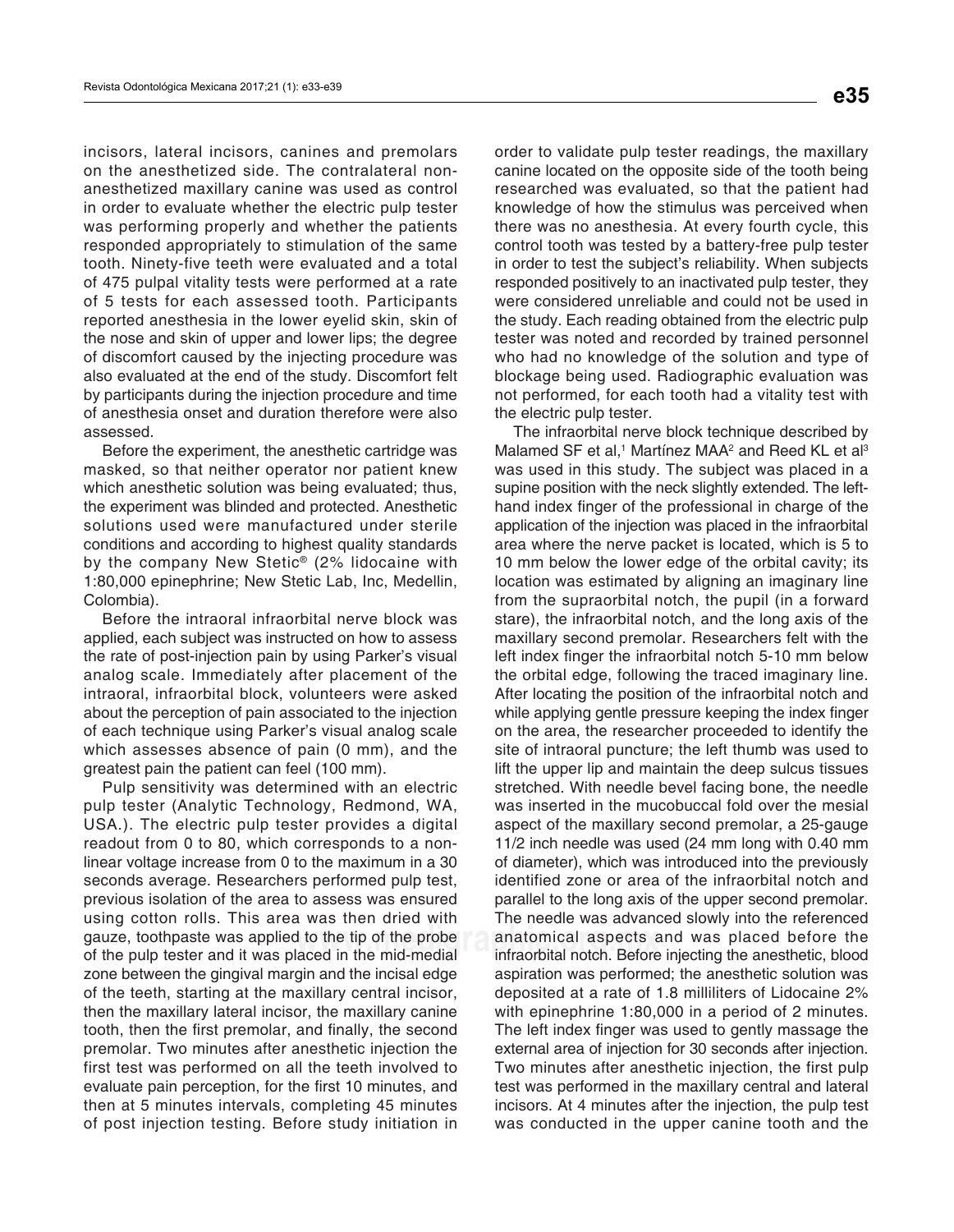comfort that the subject described with anesthesia of upper two premolars. These pulpal evaluation cycles were repeated during the first 10 minutes and then at 5 minutes intervals until 45 minutes of testing were completed. At the end of the first 5 minutes testing cycle, subjects were asked about the subjective feeling of anesthesia in the soft tissues at the time of sensitivity testing, stimulating the skin of the periorbital region, skin of the nose and the area of the corner of upper lip skin with a sharp instrument; subjects had to answer «yes», or «no» to the temporary stimulus perceived in each of the aforementioned anatomical regions. Evaluation of the soft tissues was assessed by Parker's visual analog scale (VAS), this was conducted after 45 minutes of having completed the last cycle of probing with a sharp object testing. Perception of pain associated to the injection procedure was evaluated using Parker's visual analog scale (VAS) five minutes after having completed the first cycle of sharp probe testing.

The fact that there was no response to maximum stimulation with the electric pulpal tester (80 readings), in two or more consecutive readings, was used as a criterion for successful pulpal anesthesia. The start of the pulpal anesthesia was described as the first episode of no response to maximum stimulation in two consecutive readings performed with the electric pulp tester.

The research team considered that the duration of the anesthetic effect began when the first reading of no response to the maximum stimulation occurred and until the beginning of two or more readings of response within maximum stimulation or to the end of the 45 minutes of the test.

Data were included in recollection standardized instruments and tabulated in an MC Excel database. For statistical analysis, descriptive statistical tests, frequency tables and variable crosses were applied.  $\chi^2$  test with Yates correction was applied assuming a decision limit of 0.05 using the STATA 9® statistical program.

The study took place at the Dental School of the University of Cartagena between January 2012 and July 2013 after it was approved by the local ethics committee.

#### **RESULTS**

Twelve females and seven males, ages ranging 21-26 years, with average age of 21 years (30%), participated in this study. The female group was predominant averaging  $60\%$  (n = 12).



**Figure 1.** Pain during injection.

|                  | success with 2% lidocaine with 1:80,000 epinephrine. |              |         |              |         |              |                |              |                 |              |  |
|------------------|------------------------------------------------------|--------------|---------|--------------|---------|--------------|----------------|--------------|-----------------|--------------|--|
|                  | Central                                              |              | Lateral |              | Canine  |              | First premolar |              | Second premolar |              |  |
|                  | n                                                    | %            |         | %            | n       | %            | n              | $\%$         |                 | %            |  |
| Yes<br><b>No</b> | 19                                                   | 0.0<br>100.0 | 3<br>16 | 15.8<br>84.2 | 11<br>8 | 57.9<br>42.1 | 8              | 57.9<br>42.1 | 8<br>11         | 42.1<br>57.9 |  |

**Table I.** Percentages and number of subjects who experienced anesthetic

| Table II. Onset of pulpal anesthesia (minutes). |  |
|-------------------------------------------------|--|

| <b>Minutes</b> | Central | % | Lateral | $\%$ | Canine | $\%$ | First<br>premolar | $\%$ | Second<br>premolar | $\%$ |
|----------------|---------|---|---------|------|--------|------|-------------------|------|--------------------|------|
| $12 - 19$      | 0       | 0 |         | 0    | 9      | 81.8 |                   | 63.6 | 5                  | 62.5 |
| 20-27          | 0       | 0 | 2       | 66.7 | 0      | 0.0  | 2                 | 18.2 |                    | 12.5 |
| 28-35          | 0       | 0 | 0       | 0    | 2      | 18.2 |                   | 9.1  |                    | 12.5 |
| 36-43          | 0       | 0 |         | 33.3 | 0      | 0.0  |                   | 0.0  |                    | 12.5 |
| 44-51          | 0       | 0 |         | 0    | 0      | 0.0  |                   | 9.1  | 0                  | 0.0  |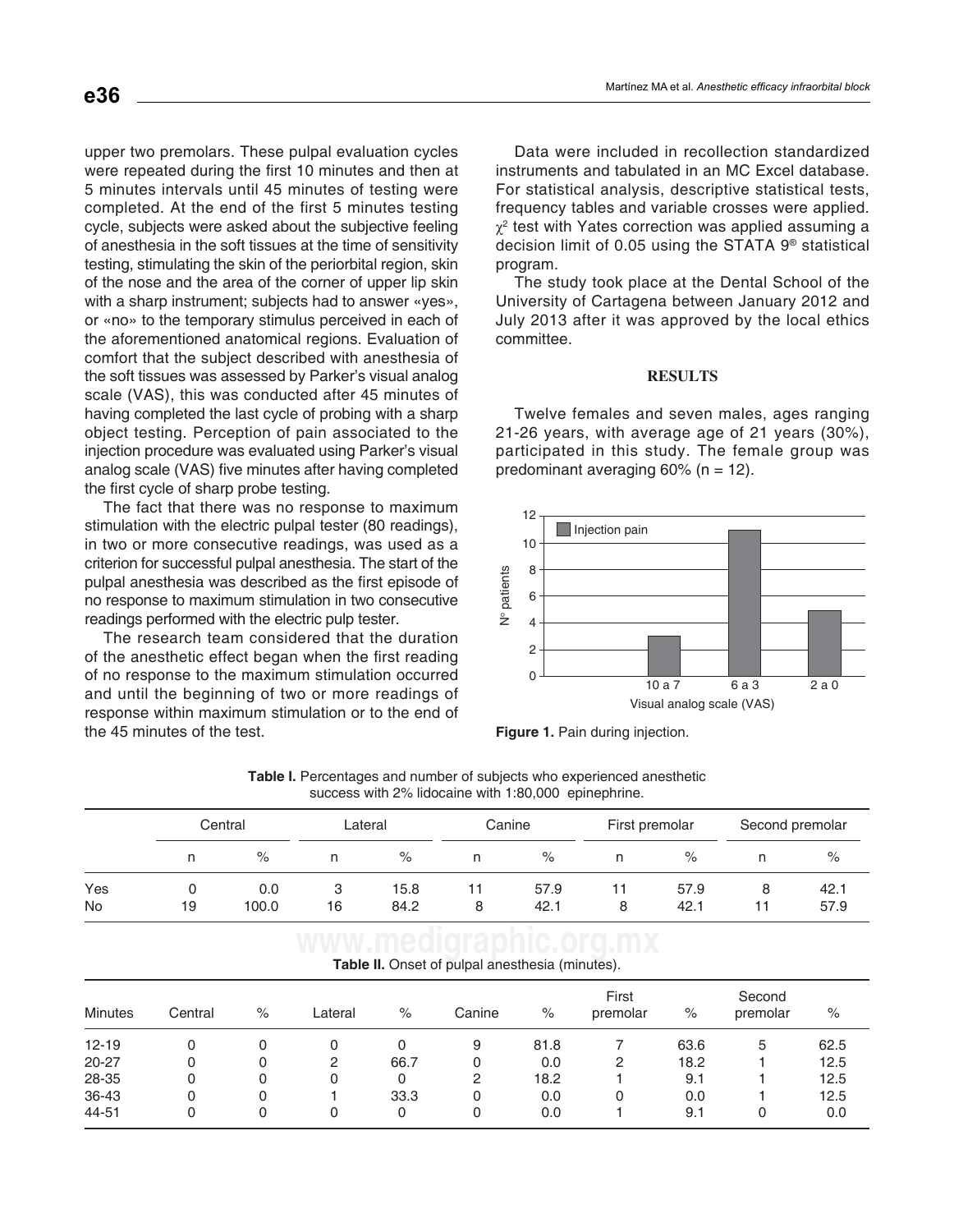Figure 1 shows the percentages of pain perception during the anesthetic injection procedure when using Parker's visual analog scale (VAS); 57.9% of subjects  $(n = 11)$  reported moderate pain, and this pain was cataloged on a scale between 6-3 and 26.3% as mild pain (VAS 2-0).

Percentages of successful pulpal anesthesia are presented in table I. Success rate of pulpal anesthesia for the maxillary canine and first premolar was 57.9% (n  $= 11, 45\%$ -CI 95%). Success rate of pulpal anesthesia for the maxillary second premolar was 42.1%. Central and lateral incisors exhibited a successful rate of pulpal anesthesia ranging from 0-15.8%.

Onset of pulpal anesthesia (Table II) ranged from 12-19 minutes for the maxillary canine (81.8%) and first premolar (63.6%). The maxillary lateral incisor and the second premolar ranged from 36-43 minutes.

The perception of comfort that the patient felt and mentioned at the moment of feeling the soft tissue anesthesia is shown in  $figure 2$ ; 68.4% of subjects  $(n = 13)$  cataloged and mentioned soft tissue anesthesia as uncomfortable (VAS = 10-7), 100% (n = 19-CI 95%) of the subjects reported anesthesia in lower eyelid skin, skin of the nose and the skin of the corner of the upper lip. Duration of the anesthetic effect ranged from 36-46 minutes for the canine tooth (Table III), duration of the anesthetic effect on the



first premolar and second premolar ranged from 3 to 13 minutes.

## **DISCUSSION**

In order to perform dental procedures in the maxillary incisors and first and second premolars, a successful infraorbital nerve block must be chosen. Anatomical distribution of the infraorbital nerve and the anterior, medial and superior alveolar nerve must be well known and taken into account for this purpose. Malamed SF,<sup>1</sup> Martínez MAA,<sup>2</sup> Reed KL et al,<sup>3</sup> and Gaudy JF<sup>4</sup> describe anatomical distribution of infraorbital nerve ramifications, reporting that this nerve is responsible for innervating the soft tissue, skin, lips and lower eyelid and does not supply innervation to the anterior teeth and premolars, which are innervated by the anterior superior alveolar nerve and medial superior nerve, respectively.

**Figure 2.** Soft tissue anesthesia comfort. **W IMCOIC Replace the Company of the S2%**, using 2% lidocaine with Due to the aforementioned reasons, use of infraorbital nerve block in dental procedures in maxillary incisors and premolars is questionable. Berberich G et al<sup>6</sup> conducted a double blind clinical trial to determine the effectiveness of the application in infra-orbital nerve block of the anesthetics 2% lidocaine with 1:100,000 epinephrine, 2% lidocaine with 1:50,000 epinephrine and 3% mepivacaine. Forty subjects were enrolled in this study to receive the infraorbital nerve block with three anesthetic solutions in separate appointments; each event took place with a week interval between appointments. A full cartridge (1.8 mL) was used for each case, and maxillary incisors, premolars and first molars were evaluated using an electric pulp tester after the application of the anesthetic solutions, with a rate of four cycles for 60 minutes. Additionally, this study, like ours, showed that the infraorbital technique was ineffective in providing deep pulpal anesthesia in maxillary central and lateral incisors, and first molars; that the success rate of anesthesia of the maxillary canine as well as first and second premolars

| <b>Minutes</b> | Central |   | Lateral |      |        |      | First    |      | Second<br>premolar | $\%$ |
|----------------|---------|---|---------|------|--------|------|----------|------|--------------------|------|
|                |         | % |         | $\%$ | Canine | $\%$ | premolar | $\%$ |                    |      |
| $3 - 13$       | 0       | 0 | 3       | 100  | 3      | 27.3 | 5        | 45.5 | 4                  | 50   |
| 14-24          | 0       | 0 | 0       | 0    | 2      | 18.2 |          | 9.1  | 0                  | 0    |
| 25-35          | 0       | 0 | 0       | 0    |        | 9.1  | 2        | 18.2 |                    | 12.5 |
| 36-46          | 0       | 0 |         | 0    | 5      | 45.5 | 3        | 27.3 | 3                  | 37.5 |

**Table III.** Duration of the anesthetic effect (minutes).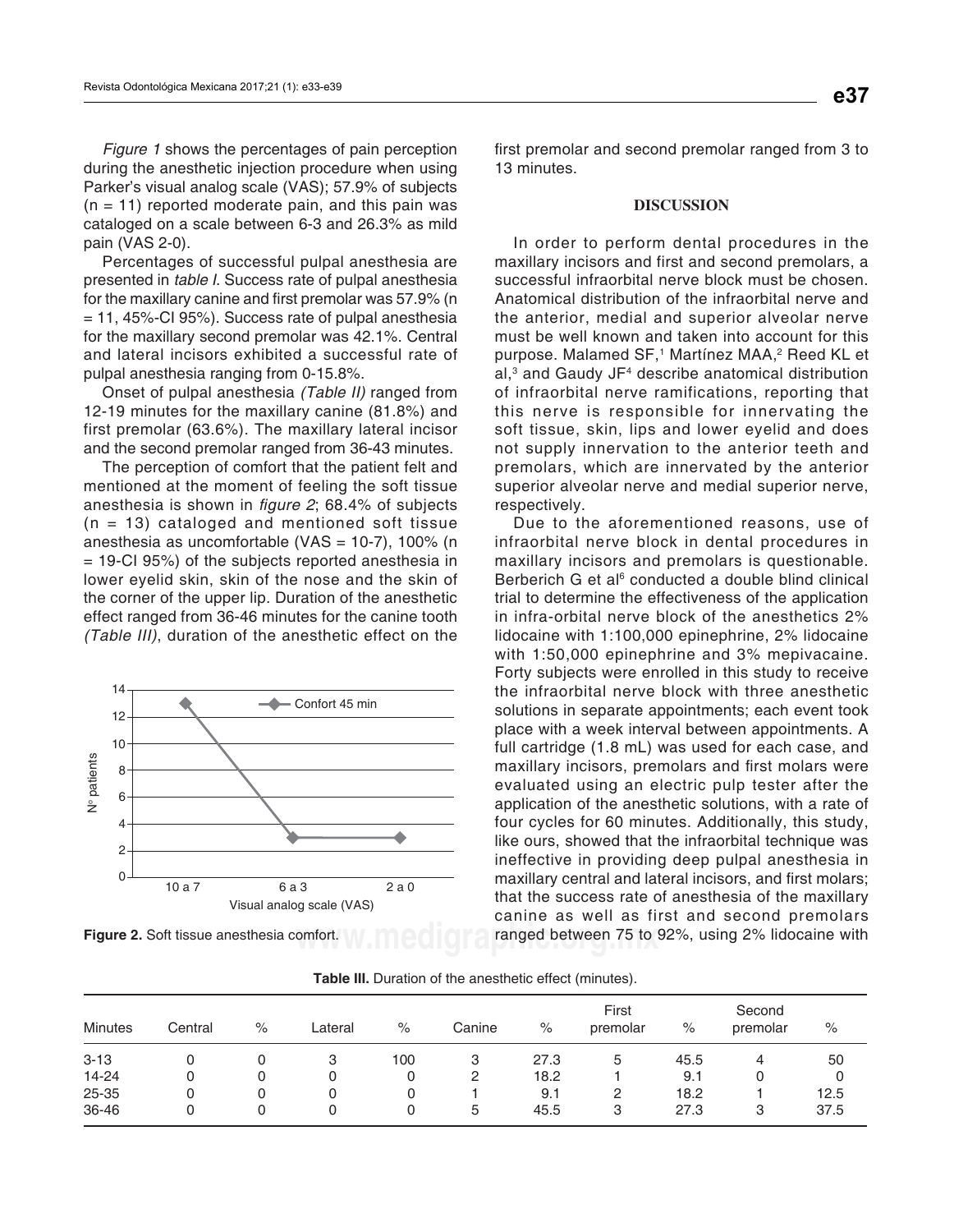epinephrine 1:100,000 and 1:50,000; in our study, success rate in maxillary canines was 60 and 15% in first premolars.

Karkut B et al<sup>7</sup> conducted a study in 40 adults to compare the effectiveness of the extra-oral, infraorbital block and intraoral approach using 2% Lidocaine with epinephrine 1:100,000. They found that both extra-oral and intraoral blocks were ineffective in providing deep pulpal anesthesia in central incisors (15% successful events), in the lateral incisors it was successful only in 22% of all cases; while success rate was 92% in canine teeth; in the first and second premolars success rate was 80-90%, with no statistical difference found between the extra- and intraoral nerve block; these results are similar to the results in our study regarding the inefficiency of infraorbital nerve block for anesthetizing maxillary centrals and laterals since observed success rate was 10 and 30% respectively. Success rate in upper canines was 60% and in the upper first and second premolars anesthesia success was 15%, both studies confirming that the intraoral, infraorbital nerve block technique may be ineffective to anesthetize upper central and lateral incisors, and that anesthesia in premolars is variable.

differences in the feeling of comfort could be observed.<br>
These authors concluded just like we did that infraorbital and the one opport two Corbett IP et al<sup>10</sup> conducted a study to compare the effectiveness of middle superior alveolar block and infraorbital block in order to obtain pulpal anesthesia in maxillary anterior teeth. Twenty-eight subjects were given shots of 2% lidocaine with 1:80,000 epinephrine, for both kinds of blockage, using electronic anesthesia equipment. Evaluation was performed with a pulp tester to determine whether successful anesthesia was significantly higher with superior alveolar block when compared to infraorbital block in maxillary central and lateral incisors; nevertheless, success rate of anesthesia in the upper central incisor was 42.9% with medial superior alveolar blockage. The authors observed a large number of non-response episodes in maxillary canine and premolars after using infraorbital nerve block. The incidence of lip anesthesia was 100%, with twofold numbness when using the infraorbital block ( $p =$ .019). When comparing both techniques, no significant These authors concluded, just like we did, that infraorbital nerve block produced successful anesthesia in maxillary canines, and was not as efficient in central and lateral incisors, in addition to the fact that the feeling of comfort in soft tissues is a subjective trait, evident when using this technique. Our study showed varying successful anesthesia in premolars, which was non constant in addition to the fact that 45% of our patients categorized the soft-tissue anesthesia in the infraorbital nerve block technique as uncomfortable (EVA =  $10$  to 8).

## **CONCLUSION**

In conclusion, the intraoral, infraorbital nerve blocking technique was ineffective in providing deep pulpal anesthesia in maxillary central and lateral incisors; its success rate was 10-30% respectively. The success rate of pulpal anesthesia, after using intraoral, infraorbital block occurred in the maxillary canine, with 60% of successful episodes. In the maxillary first and second premolars, anesthesia was variable, showing a success rate of 15%. Intraoral, infraorbital nerve block produced 95% of successful anesthesia in the corner of mouth and lips, skin of the nose, cheek and lower eyelid; 45% of patients considered it unpleasant. Pain after placement of the infraorbital nerve block technique was classified as moderate by 25% of patients. Authors believe that the infraorbital nerve block is ineffective in providing deep and long-lasting pulpal anesthesia in the upper maxillary incisors, thus, use of another more effective technique such as anterior-superior and medial-superior alveolar nerve block must be considered when performing a procedure in upper anterior teeth and premolars. Soft-tissue anesthesia is uncomfortable for patients and predisposes them to suffer injuries in those tissues, therefore, when using intraoral, infraorbital nerve block, it is necessary to guarantee and ensure full sensitivity recovery of the patient' s affected soft tissues areas before they leave the dental office.

#### **REFERENCES**

- 1. Malamed SF. Handbook of local anesthesia. 5th ed. St Louis: The CV Mosby Co; 2004.
- 2. Martínez-Martínez AA. Anestesia de maxilar superior. In: Martínez-Martínez A. Anestesia bucal guía práctica. Colombia: Ed. Panamericana; 2009. pp. 65-74.
- 3. Reed KL, Malamed SF, Fonner M. Local anesthesia part 2: technical considerations. Anesth Prog. 2012; 59: 127-137.
- 4. Gaudy JF, Arreto CD. Manual de anestesia en odontoestomatología. España: Ed. Elsevier; 2006.
- 5. Heasman PA. Clinical anatomy of the superior alveolar nerves. Br J Oral Max Surg. 1984; 22: 439-447.
- 6. Berberich G, Reader A, Drum M, Nusstein J, Beck M. A prospective, randomized, double-blind comparison of the anesthetic efficacy of two percent lidocaine with 1:100,000 and 1:50,000 epinephrine and three percent mepivacaine in the intraoral, infraorbital nerve block. J Endod. 2009; 35 (11): 1498-1504. doi: 10.1016/j.joen.2009.08.007. Epub 2009 Sep 20.
- 7. Karkut B, Reader A, Drum M, Nusstein J, Beck M. A comparison of the local anesthetic efficacy of the extraoral versus the intraoral infraorbital nerve block. J Am Dent Assoc. 2010; 141 (2): 185-192.
- 8. Mason R, Drum M, Reader A, Nusstein J, Beck M. A prospective, randomized, double-blind comparison of 2% lidocaine with 1:100,000 and 1:50,000 epinephrine and 3% mepivacaine for maxillary infiltrations. J Endod. 2009; 35: 1173-1177.